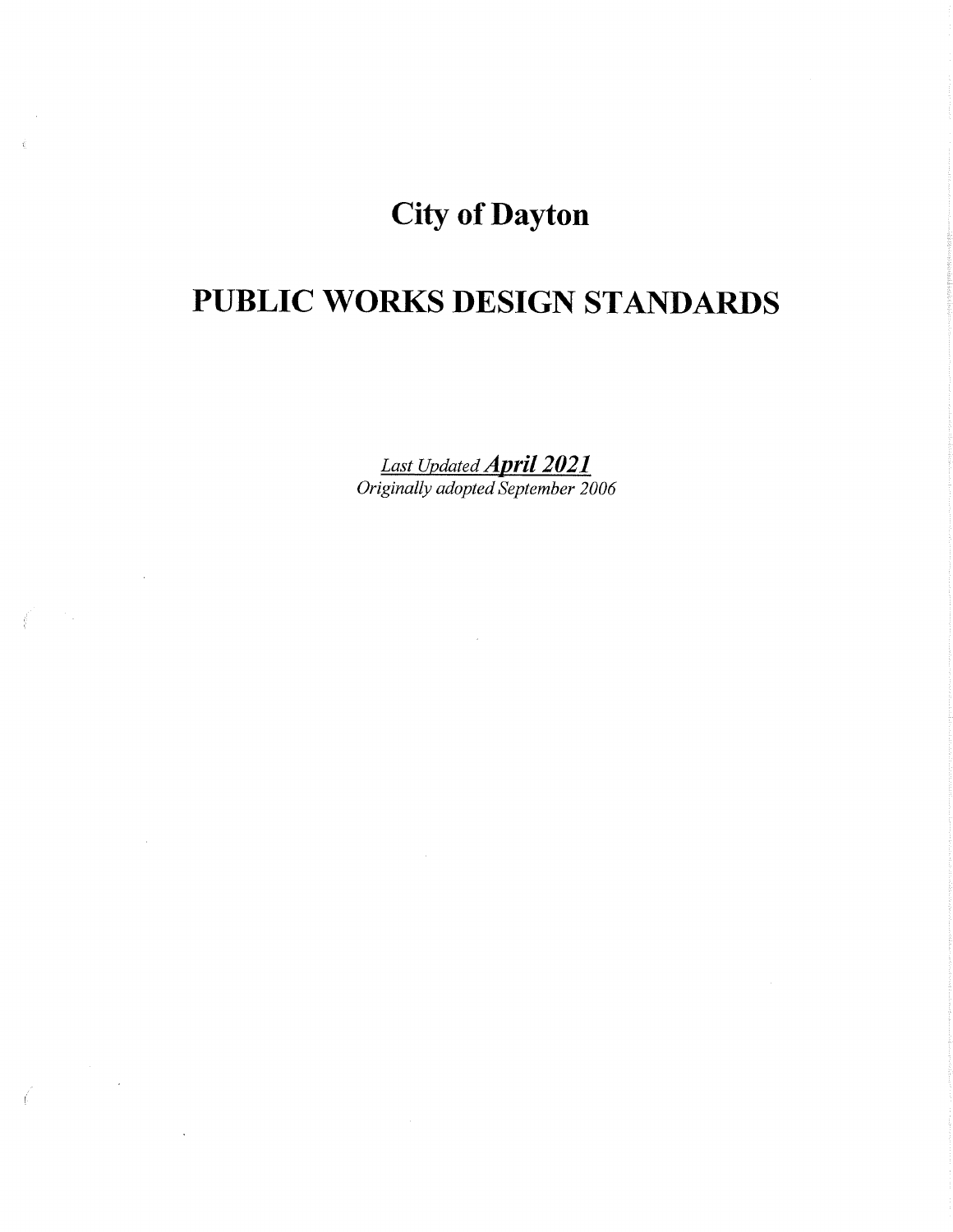#### **City of Dayton, Oregon PO Box339 Dayton, OR 97114 (503) 864-2221**

|                                                                                                                                                                          | PUBLIC WORKS DOCUMENTS ORDER FORM                                                                             |                                      |              |
|--------------------------------------------------------------------------------------------------------------------------------------------------------------------------|---------------------------------------------------------------------------------------------------------------|--------------------------------------|--------------|
|                                                                                                                                                                          |                                                                                                               |                                      |              |
| Name:                                                                                                                                                                    | <u> 1989 - Johann Barbara, martin da basar da basar da basar da basar da basar da basar da basar da basar</u> |                                      |              |
| Company/Organization:                                                                                                                                                    |                                                                                                               |                                      |              |
| Address:                                                                                                                                                                 |                                                                                                               |                                      |              |
| City:                                                                                                                                                                    | State:                                                                                                        |                                      | Zip          |
| Phone:                                                                                                                                                                   | Fax:                                                                                                          |                                      |              |
|                                                                                                                                                                          |                                                                                                               |                                      |              |
|                                                                                                                                                                          |                                                                                                               |                                      |              |
|                                                                                                                                                                          |                                                                                                               |                                      |              |
|                                                                                                                                                                          |                                                                                                               | Total                                | $\mathbb{S}$ |
| Make Checks Payable to the City of Dayton Prepaid Orders Only<br>Add \$5.00 postage/shipping for orders that must be shipped (standard U.S. mail or UPS ground service). |                                                                                                               |                                      |              |
| Mail Orders to: City of Dayton<br>PO Box 339                                                                                                                             | Available at:                                                                                                 | Dayton City Hall<br>416 Ferry Street |              |
| Dayton, OR 97114                                                                                                                                                         |                                                                                                               | Dayton, OR 97114                     |              |

 $\mathcal{L}$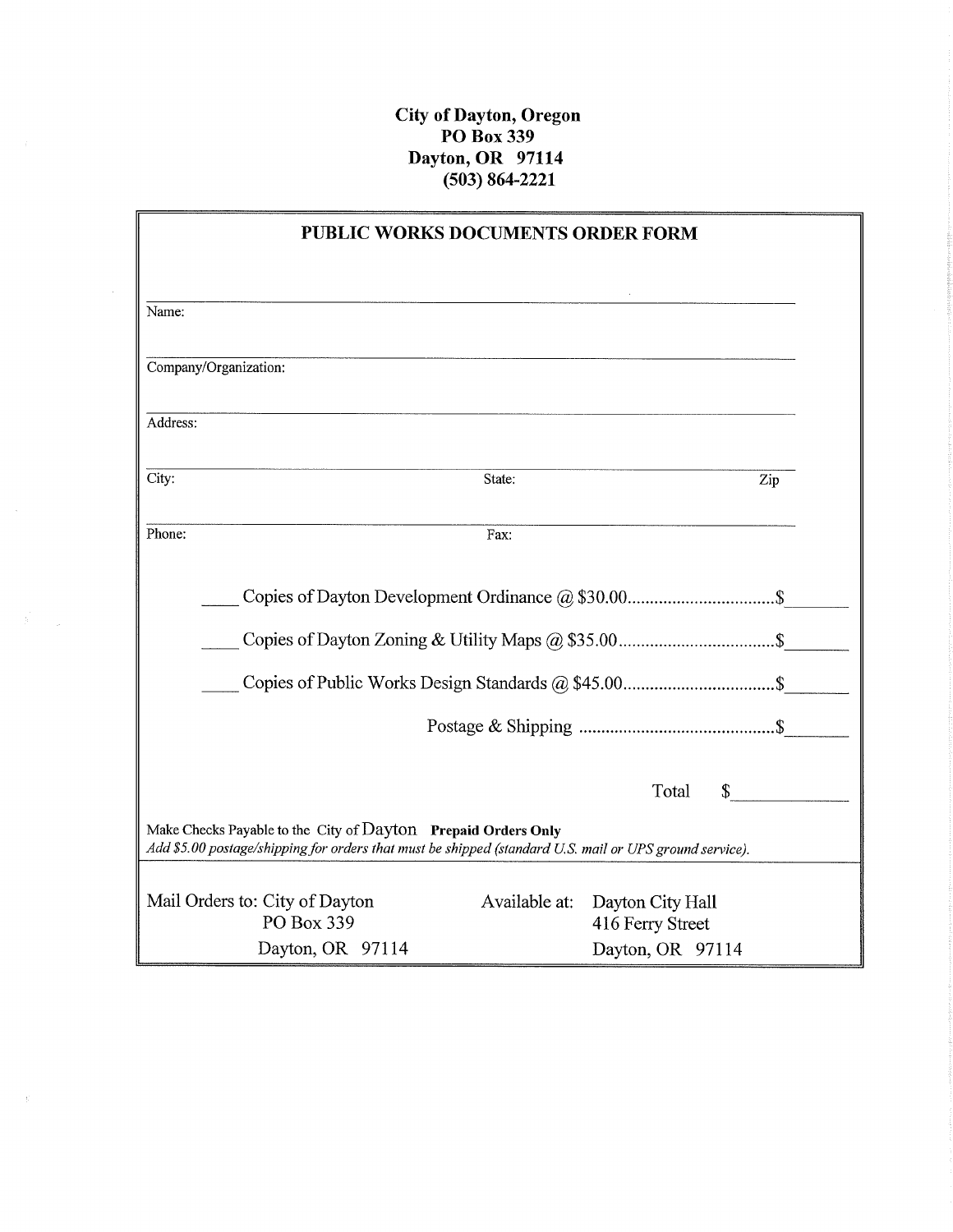# **TABLE OF CONTENTS**

**Section** 

|--|

| Eas  |  |
|------|--|
| 1.2  |  |
| 1.3  |  |
| 1.4  |  |
| 1.5  |  |
| 1.6  |  |
| 1.7  |  |
| 1.8  |  |
| 1.9  |  |
| 1.10 |  |
| 1.11 |  |
| 1.12 |  |
| 1.13 |  |
| 1.14 |  |
| 1.15 |  |
| 1.16 |  |
|      |  |
|      |  |
| 2.1  |  |
| 2.2  |  |
| 2.3  |  |
| 2.4  |  |
| 2.5  |  |
| 2.6  |  |
| 2.7  |  |
| 2.8  |  |
| 2.9  |  |
| 2.10 |  |
| 2.11 |  |
| 2.12 |  |
| 2.13 |  |
| 2.14 |  |
| 2.15 |  |
| 2.16 |  |
| 2.17 |  |
| 2.18 |  |
| 2.19 |  |
| 2.20 |  |
| 2.21 |  |
| 2.22 |  |
| 2.23 |  |
| 2.24 |  |
| 2.25 |  |
| 2.26 |  |
| 2.27 |  |
| 2.28 |  |
| 2.29 |  |
| 2.30 |  |
| 2.31 |  |
| 2.32 |  |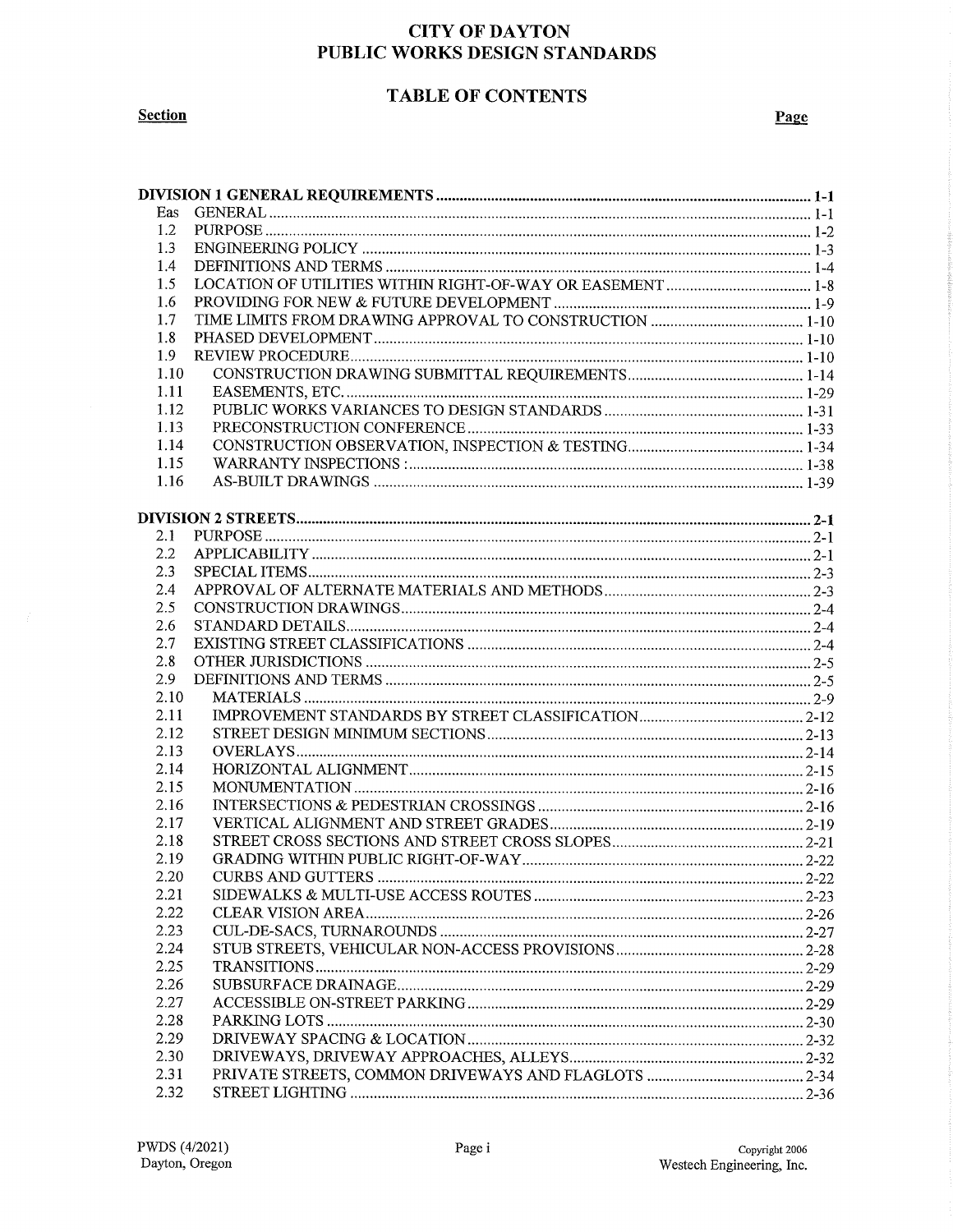# **TABLE OF CONTENTS**

 $\hat{\boldsymbol{\theta}}$ 

| 2.33 |  |
|------|--|
| 2.34 |  |
| 2.35 |  |
| 2.36 |  |
|      |  |
| 3.1  |  |
| 3.2  |  |
| 3.3  |  |
| 3.4  |  |
| 3.5  |  |
| 3.6  |  |
| 3.7  |  |
| 3.8  |  |
| 3.9  |  |
| 3.10 |  |
| 3.11 |  |
| 3.12 |  |
| 3.13 |  |
| 3.14 |  |
| 3.15 |  |
| 3.16 |  |
|      |  |
| 3.17 |  |
| 3.18 |  |
| 3.19 |  |
| 3.20 |  |
| 3.21 |  |
|      |  |
| 4.1  |  |
| 4.2  |  |
| 4.3  |  |
| 4.4  |  |
| 4.5  |  |
| 4.6  |  |
| 4.7  |  |
| 4.8  |  |
| 4.9  |  |
| 4.10 |  |
| 4.11 |  |
| 4.12 |  |
| 4.13 |  |
|      |  |
| 4.14 |  |
| 4.15 |  |
| 4.16 |  |
| 4.17 |  |
| 4.18 |  |
| 4.19 |  |
| 4.20 |  |
|      |  |
| 5.1  |  |
| 5.2  |  |
|      |  |

**Section**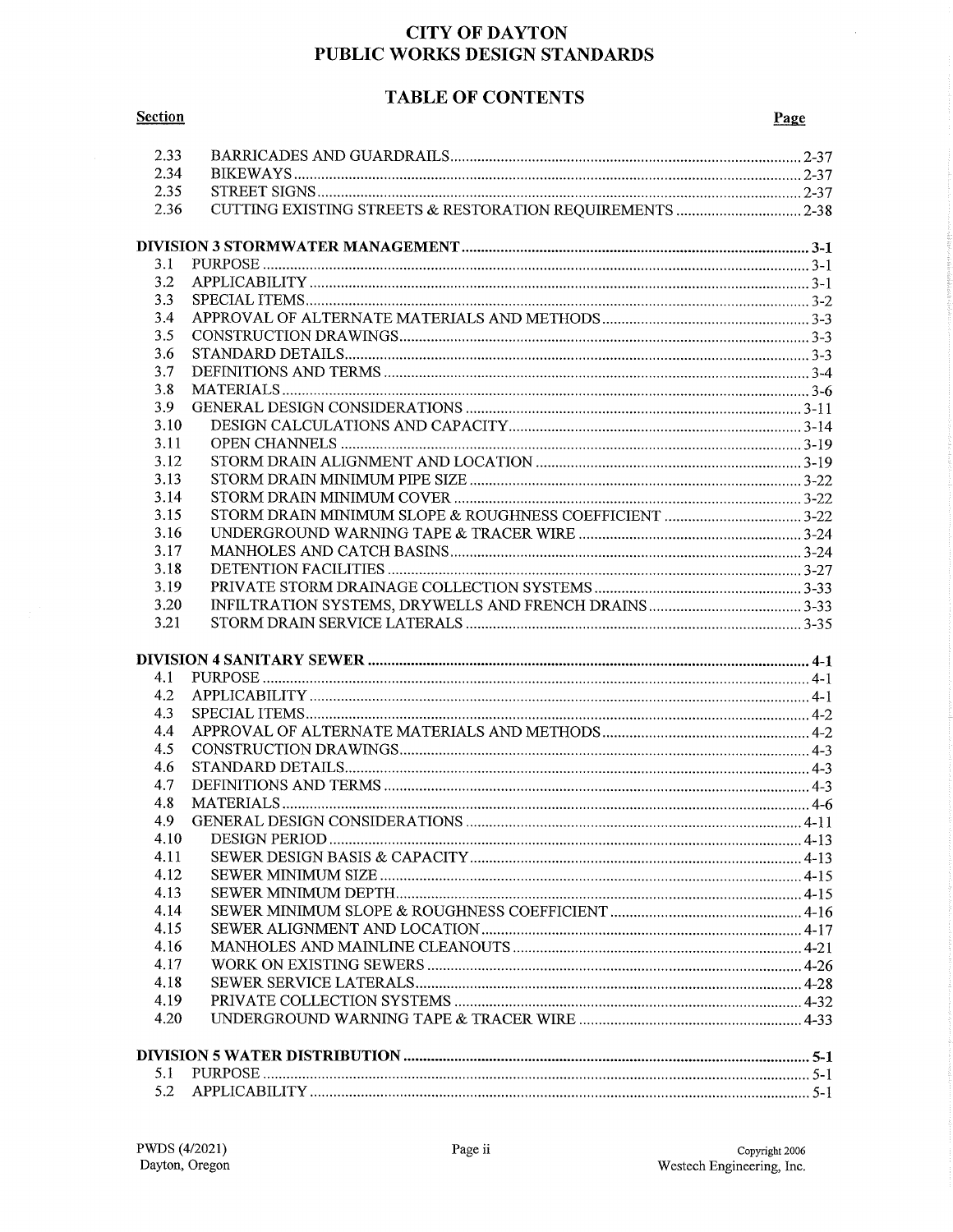#### **TABLE OF CONTENTS**

#### **Section**

#### Page

| 5.3  |  |
|------|--|
| 5.4  |  |
| 5.5  |  |
| 5.6  |  |
| 5.7  |  |
| 5.8  |  |
| 5.9  |  |
| 5.10 |  |
| 5.11 |  |
| 5.12 |  |
| 5.13 |  |
| 5.14 |  |
| 5.15 |  |
| 5.16 |  |
| 5.17 |  |
| 5.18 |  |
| 5.19 |  |
| 5.20 |  |
| 5.21 |  |
| 5.22 |  |
| 5.23 |  |
| 5.24 |  |

#### **APPENDICES**

# APPENDIX A - STANDARD DETAILS & SAMPLE TEST REPORT FORMS

#### • A1 - General Requirements

101 102 115

 $\bar{\mathcal{A}}$ 

#### $\bullet$  A2 - Streets

#### **Latest Revision**

**Latest Revision**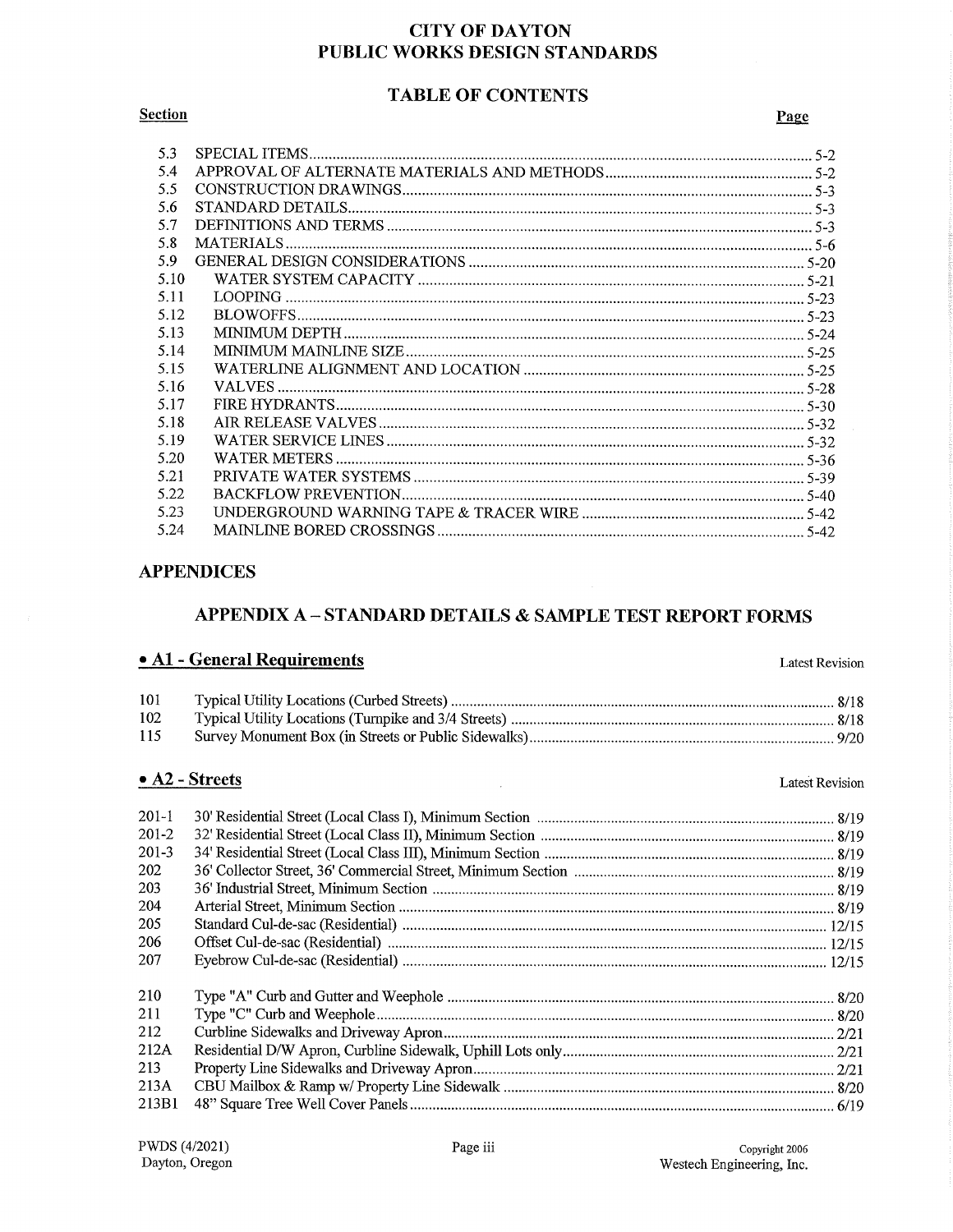# **TABLE OF CONTENTS**

| <b>Section</b>        |                                                         | Page                   |
|-----------------------|---------------------------------------------------------|------------------------|
| 213B2                 |                                                         |                        |
| 213C                  |                                                         |                        |
| 214A                  |                                                         |                        |
| 214B                  |                                                         |                        |
| 214C                  |                                                         |                        |
| 216                   |                                                         |                        |
| 217                   |                                                         |                        |
| 218                   |                                                         |                        |
| 219                   |                                                         |                        |
| 220                   |                                                         |                        |
| 225                   |                                                         |                        |
| 226                   |                                                         |                        |
| 227                   |                                                         |                        |
| 228                   |                                                         |                        |
| 230                   |                                                         |                        |
| 231                   |                                                         |                        |
| 232                   |                                                         |                        |
| 235                   |                                                         |                        |
| 236                   |                                                         |                        |
| 237                   |                                                         |                        |
| 238                   |                                                         |                        |
| 239                   |                                                         |                        |
| 240                   |                                                         |                        |
|                       | • A3 – Stormwater Management                            | <b>Latest Revision</b> |
| $\blacktriangleright$ | For full size manholes, see Details $401 - 403A$        |                        |
| $\blacktriangleright$ | For storm sewer service laterals, see Details 415 & 416 |                        |
| $\blacktriangleright$ | For bore casing detail, see Detail 508                  |                        |
| 301                   |                                                         |                        |
| 302                   |                                                         |                        |
| 302A                  |                                                         |                        |
| 302D                  |                                                         |                        |
| 303                   |                                                         |                        |
| 304                   |                                                         |                        |
| 310                   |                                                         |                        |
| 311                   |                                                         |                        |
| 311A                  |                                                         |                        |
| 312                   |                                                         |                        |
| 313                   |                                                         |                        |
| 313A                  |                                                         |                        |
| 315                   |                                                         |                        |
| 316                   |                                                         |                        |
| 317                   |                                                         |                        |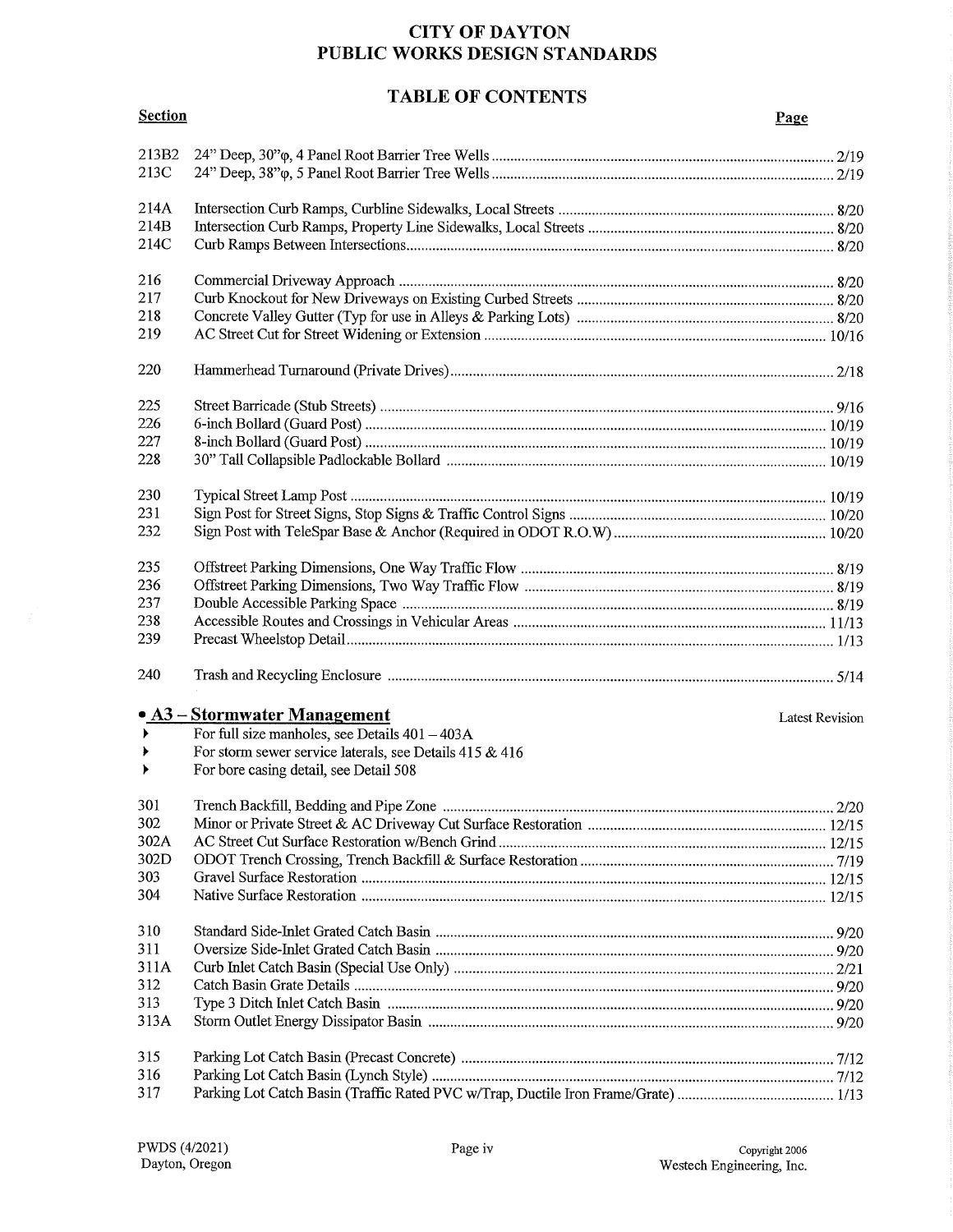# **TABLE OF CONTENTS**

### **Section**

#### Page

| 320                   |                                                                                      |                        |
|-----------------------|--------------------------------------------------------------------------------------|------------------------|
| 330                   |                                                                                      |                        |
| 331                   |                                                                                      |                        |
| 332                   |                                                                                      |                        |
| 350                   |                                                                                      |                        |
| 351                   | 24" Diameter Storm Manhole (Traffic Rates PVC w/Solid Ductile Iron Frame/Cover) 8/12 |                        |
| 355                   |                                                                                      |                        |
| 362                   |                                                                                      |                        |
| 370A                  |                                                                                      |                        |
| 370B                  |                                                                                      |                        |
|                       | <b>Test Reports</b>                                                                  |                        |
| ▶                     | Storm Sewer Mandrel Test Report                                                      |                        |
|                       | • A4 – Sanitary Sewers                                                               | <b>Latest Revision</b> |
| $\blacktriangleright$ | For trench backfill and surface restoration, see Details $301 - 304$                 |                        |
|                       | For bore casing detail, see Detail 508                                               |                        |
|                       |                                                                                      |                        |
| 401                   |                                                                                      |                        |
| 402                   |                                                                                      |                        |
| 403                   |                                                                                      |                        |
| 403A<br>404           |                                                                                      |                        |
| 405                   |                                                                                      |                        |
| 406                   |                                                                                      |                        |
| 407                   |                                                                                      |                        |
|                       |                                                                                      |                        |
| 411                   |                                                                                      |                        |
| 415                   |                                                                                      |                        |
| 416                   |                                                                                      |                        |
| 419                   |                                                                                      |                        |
|                       | <b>Test Reports</b>                                                                  |                        |
| ▶                     | Manhole Vacuum Test Report                                                           |                        |
| ▶                     | Sanitary Sewer Air Test Report                                                       |                        |
|                       | Sanitary Sewer Mandrel Test Report                                                   |                        |
|                       | Pipeline TV Inspection Report                                                        |                        |
|                       | • A5 – Water Distribution                                                            |                        |
|                       | For trench backfill and surface restoration, see Details 301 - 304                   | <b>Latest Revision</b> |
|                       |                                                                                      |                        |
| 501                   |                                                                                      |                        |
| 502                   |                                                                                      |                        |
| 503                   |                                                                                      |                        |
| 505                   |                                                                                      |                        |
| 506                   |                                                                                      |                        |
| 507                   |                                                                                      |                        |
| 508                   |                                                                                      |                        |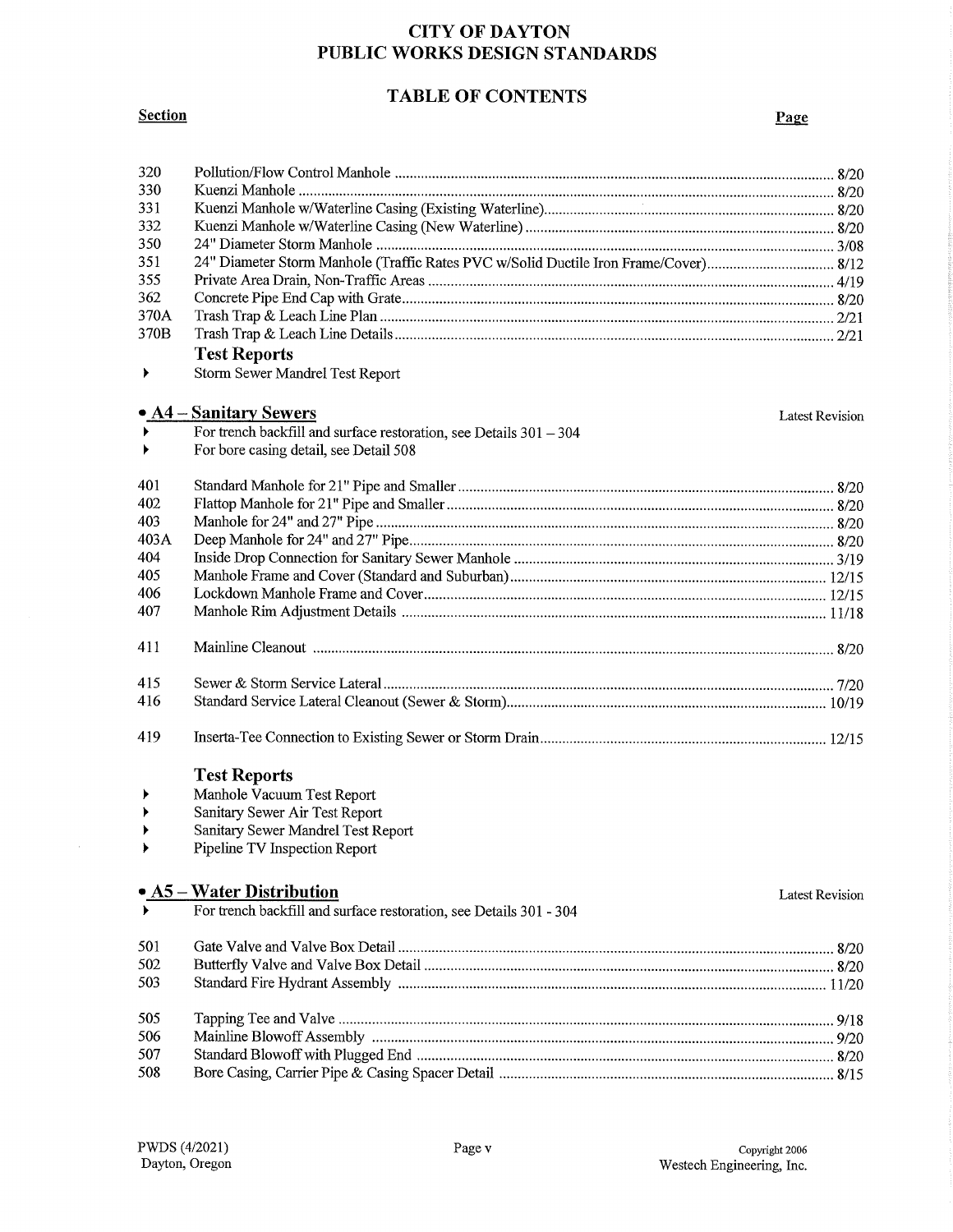# **TABLE OF CONTENTS**

#### **Section**

#### Page

| 510 |                                                                                            |  |
|-----|--------------------------------------------------------------------------------------------|--|
| 511 |                                                                                            |  |
| 512 |                                                                                            |  |
| 515 |                                                                                            |  |
| 516 |                                                                                            |  |
| 517 |                                                                                            |  |
| 518 |                                                                                            |  |
| 523 |                                                                                            |  |
| 524 |                                                                                            |  |
| 525 |                                                                                            |  |
| 526 |                                                                                            |  |
| 527 |                                                                                            |  |
| 528 |                                                                                            |  |
| 529 |                                                                                            |  |
| 531 |                                                                                            |  |
| 541 |                                                                                            |  |
| 543 |                                                                                            |  |
| 544 |                                                                                            |  |
| 545 |                                                                                            |  |
| 550 |                                                                                            |  |
| 554 |                                                                                            |  |
| 555 |                                                                                            |  |
| 556 |                                                                                            |  |
| 559 |                                                                                            |  |
| 560 |                                                                                            |  |
| 561 |                                                                                            |  |
| 562 | FDC Line Ball Drip Drain Valve (Check Valve in Building), Open Bottom Drain Structure 2/20 |  |

Test Reports<br>Waterline Pressure Test Report  $\blacktriangleright$ 

# . A6 - Erosion Control

| 610 |  |
|-----|--|
| 611 |  |
| 612 |  |
| 613 |  |
| 614 |  |
| 615 |  |
| 616 |  |
| 617 |  |
|     |  |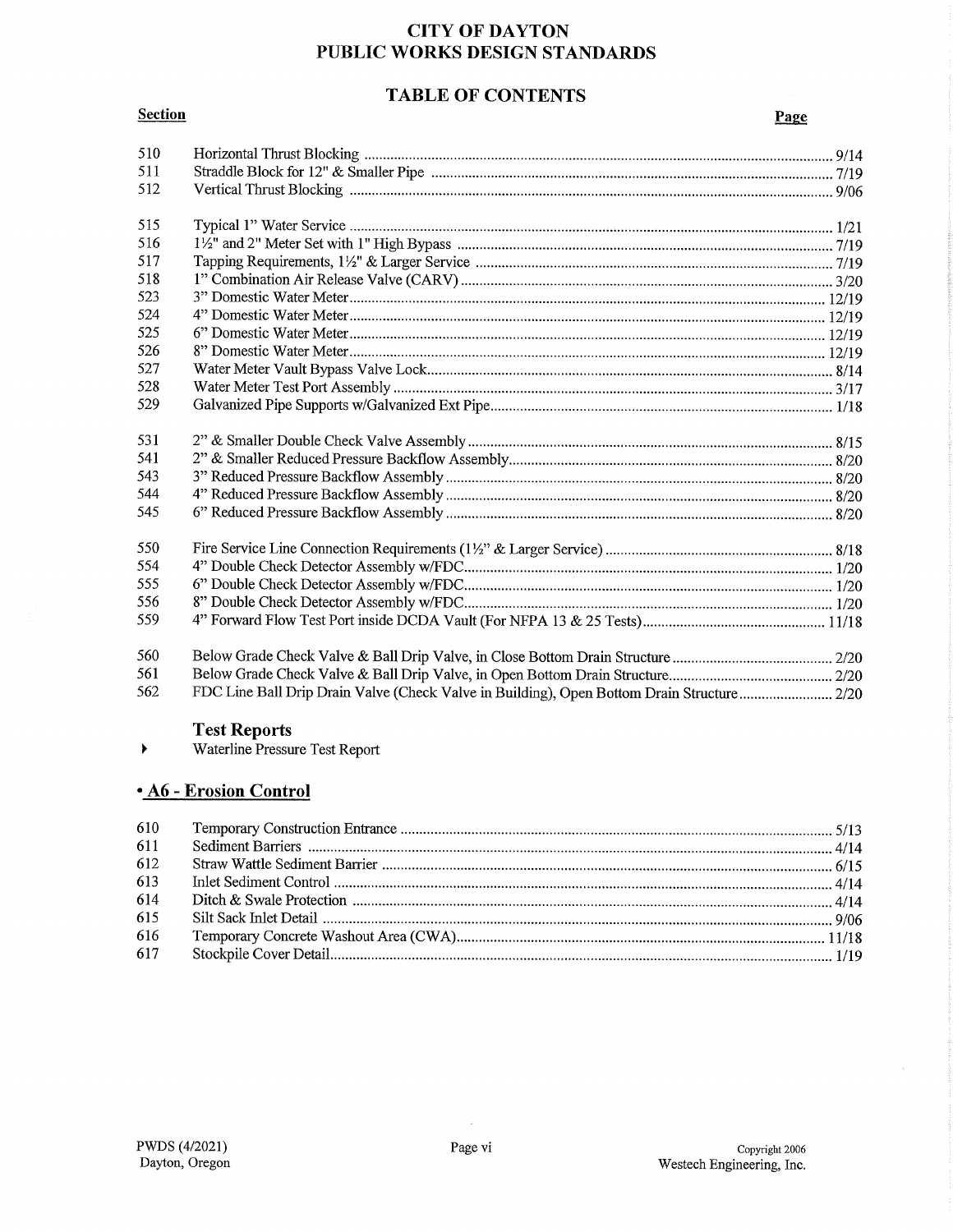#### TABLE OF CONTENTS

Section

APPENDIX B- Standard Construction Notes

APPENDIX C - Utility Companies And Agencies

APPENDIX D - Standard Easement Forms, Etc.

APPENDIX E - Sample Insurance Certificates

APPENDIX F - Adopting Ordinance & Resolutions

APPENDIX G - Construction Drawing Review, Public Works Permit, Construction Requirements & Procedures

APPENDIX H - Dayton Small Wireless Facilities Design & Construction Standards

Page